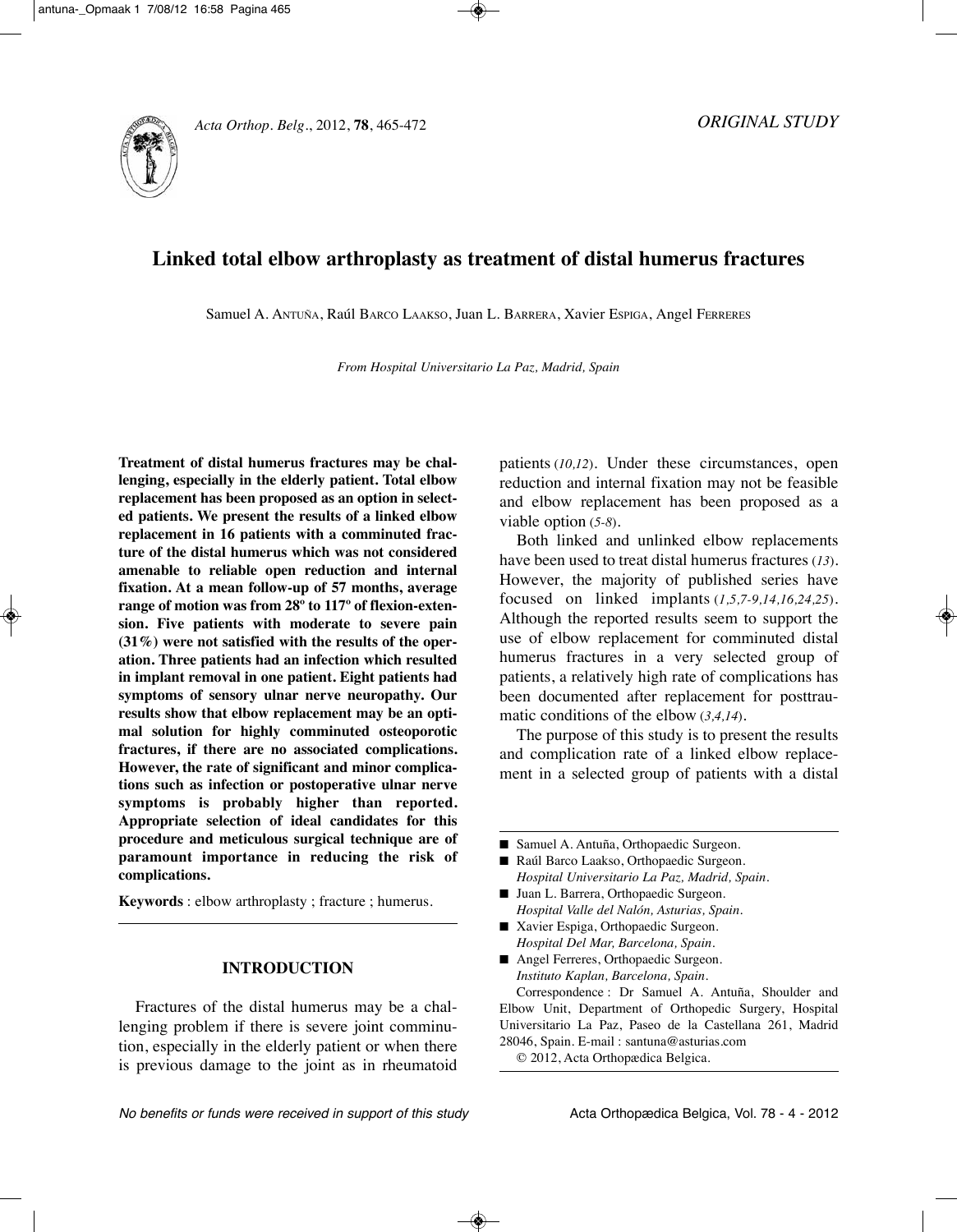| Case           | Age    | Initial    | Follow            | Flexion-  | Elbow    | Ulnar    | Patient             | DASH. | MEPS.           |                            |
|----------------|--------|------------|-------------------|-----------|----------|----------|---------------------|-------|-----------------|----------------------------|
|                | (vrs.) | Treatment  | up                | Extension | Pain     | nerve    | Satisfaction        |       |                 | Complications              |
|                |        | of acute   | ( <i>months</i> ) | Postop    |          | symptoms |                     |       |                 |                            |
|                |        | Fx.        |                   | (degrees) |          |          |                     |       |                 |                            |
| 1              | 63     | <b>TEA</b> | 76                | 120/90    | Mild     | Mild     | Satisfied           | 59    | 55              |                            |
| $\overline{2}$ | 73     | ORIF       | 91                | 150/10    | None     | None     | Very Satisfied      | 9.75  | 100             |                            |
| 3              | 76     | <b>TEA</b> | 72                | 140/20    | None     | None     | Satisfied           | 7.5   | 100             |                            |
| $\overline{4}$ | 57     | ORIF       | 68                | 130/50    | None     | None     | Satisfied           | 15    | 90              |                            |
| 5              | 75     | <b>TEA</b> | 78                | 120/60    | None     | None     | Very Satisfied      | 20    | 95              |                            |
| 6              | 77     | <b>TEA</b> | 38                | 140/60    | None     | Mild     | Satisfied           | 33.9  | 90              | Acute infection. Healed    |
|                |        |            |                   |           |          |          |                     |       |                 | after debridement          |
| $\overline{7}$ | 85     | <b>TEA</b> | 82                | 130/10    | None     | None     | Satisfied           | 81    | 85              | Subsequent proximal        |
|                |        |            |                   |           |          |          |                     |       |                 | humerus fracture           |
| 8              | 81     | <b>TEA</b> | 71                | 100/30    | None     | Mild     | Satisfied           | 15    | 95              | Subsequent proximal        |
|                |        |            |                   |           |          |          |                     |       |                 | humerus fracture           |
| 9              | 75     | <b>TEA</b> | 36                | 120/15    | None     | Mild     | Very Satisfied      | 32.5  | 100             |                            |
| 10             | 78     | <b>TEA</b> | 68                | 140/0     | Severe   | Mild     | UnSatisfied         | 79    | 45              | Symptomatic humerus loos-  |
|                |        |            |                   |           |          |          |                     |       |                 | ening                      |
| 11             | 84     | <b>TEA</b> | 48                | 30/0      | Moderate | None     | Very UnSatisfied    | 100   | 35              | Acute infection. Ab. sup-  |
|                |        |            |                   |           |          |          |                     |       |                 | pression. Loose components |
| 12             | 89     | <b>TEA</b> | 24                | 110/10    | Mild     | Mild     | UnSatisfied         | 78.3  | 60              |                            |
| 13             | 88     | <b>TEA</b> | 36                | 110/30    | Moderate | None     | UnSatisfied         | 75    | 55              |                            |
| 14             | 69     | <b>TEA</b> | 60                | 100/40    | Moderate | Moderate | Very UnSatisfied 90 |       | 30              | Late infection-Resection   |
|                |        |            |                   |           |          |          |                     |       |                 | arthroplasty               |
| 15             | 75     | <b>TEA</b> | 48                | 130/0     | Mild     | None     | Satisfied           | 55    | $\overline{75}$ |                            |
| 16             | 72     | <b>TEA</b> | 24                | 110/20    | Moderate | Mild     | Satisfied           | 65.8  | $\overline{55}$ |                            |
|                |        |            |                   |           |          |          |                     |       |                 |                            |

Table I.  $-$  Clinical data on the 16 patients

humerus fracture which was not considered suitable for open reduction and internal fixation.

#### **PATIENTS AND METHODS**

## **Patient Data**

We studied 16 patients with a fracture of the distal humerus treated by joint replacement. All patients had a complete preoperative clinical evaluation, operative records, and a minimum 2 years follow-up period (average 57 months ; range,  $24-91$  months) (Table I).

There were fifteen women and one man, whose ages ranged from 57 to 89 years (mean 76 years). The dominant extremity was involved in ten of the sixteen cases. The mechanism of the initial injury was a fall from standing height in all but one patient who fell from a ladder. Fourteen patients underwent an elbow replacement as a primary procedure and two patients had a previous failed attempt to fix the fracture which was converted to an elbow arthroplasty three and six weeks after the initial injury. The fractures were classified according to the AO system and there were 2 B3, 2 C2 and 12 C3 fractures. The average time from the initial injury to the elbow replacement was 8 days (range, 2 to 45 days).

#### **Operative Technique**

With the patient supine on the operating table, a tourniquet was applied and the arm was brought across the chest. A posterior skin incision was preferred but if an incision was previously used to fix the fracture, this scar was reopened. The ulnar nerve was identified, dissected, and protected throughout the operation in every case.

According to the technique previously described by Morrey and Adams (*19*) the triceps tendon was left intact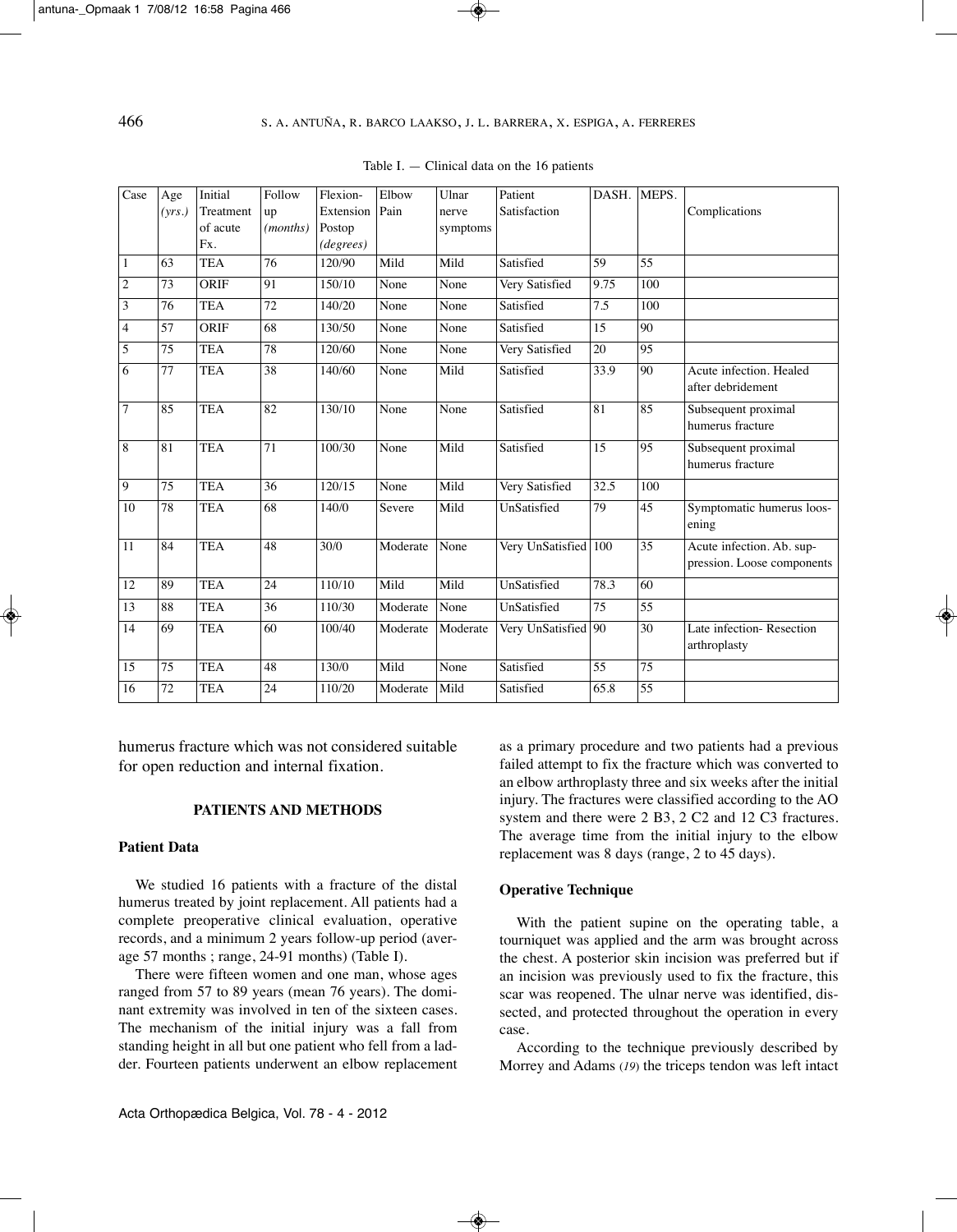in fourteen cases. The fractured fragments were removed from the medial and lateral aspect of the distal humerus through the paratricipital approach described by Alonso Llames (*2*). Once the distal humerus was removed, excellent exposure of the humeral canal can be obtained through either side of the triceps. The ulnar notch was exposed by forearm rotation, usually from a lateral to medial direction. In the two patients who had undergone open fixation of the fracture initially, the elbow was approached through the previous unhealed olecranon osteotomy.

In all patients a cemented linked elbow implant was used (Coonrad-Morrey total elbow prosthesis, Zimmer, Warsaw, indiana) (Fig. 1). Fourteen patients underwent subcutaneous transposition of the ulnar nerve. In the two patients with a previous transposition at the time of initial fracture fixation, the nerve was identified at the triceps and its path followed, but no further dissection was carried out distally because there were no preoperative symptoms of nerve irritation. Once the implant was linked in place, the triceps was intact in fourteen cases and the olecranon was repaired with to parallel k-wires and a wire cerclage technique in two patients.

Postoperatively, the arms were placed in a plaster cast with the elbow extended and elevated for 24-48 hours. Once the immobilization was removed, the patients were allowed to use their arms freely, with the only limitation of avoiding heavy weight lifting with the operated arm.

#### **Clinical Review**

Our Institutional Review Boards approved a review of the medical records and an invitation to patients to return for evaluation. All patients were contacted and returned to our hospitals for an interview, physical examination, and radiographic evaluation.

The outcome assessment included the Disabilities of the Arm, Shoulder, and Hand questionnaire (DASH), which is a validated thirty items self-reported outcome instrument which assesses symptoms and physical function in patients with upper extremity musculoskeletal disorders (*10,27*). The score is scaled between 0 and 100, with higher scores indicating worse upper-extremity disability.

Elbow pain was graded as none, mild (only with activity, no need for medication), moderate (with and after any activity), or severe (pain at rest, need of constant medication). Additional information was collected regarding the presence of ulnar nerve symptoms. A visual analogue scale (VAS) was used for the assessment of patient satisfaction. Patients were also asked to give a

verbal categorical rating of their degree of satisfaction as very satisfied, satisfied, unsatisfied, or very unsatisfied.

Physical examination included measurement of the range of motion of the elbow and forearm. Flexion and extension were measured with the forearm in neutral rotation, and pronation and supination with the elbow at 90º.

With the information collected from the interview and the physical examination, a physician-based scoring system was used to define the results. The elbows were evaluated with the Mayo Elbow Performance Score for pain (maximum score, 45 points), motion (maximum score, 20 points), stability (maximum score, 10 points), and daily functional activities (maximum score, 25 points) (*20*). A score of 90 to 100 points was defined as an excellent result ; 75 to 89 points, as a good result ; 60 to 74 points, as a fair result ; and less than 60 points, as a poor result. A result was considered satisfactory if an excellent or good rating was attained.

## **Radiographic Review**

At the time of the most recent follow-up examination, plain anteroposterior and lateral radiographs of the elbow were performed in all patients. The radiographs were examined for evidence of radiolucent lines, migration of components, and incorporation of the anterior bone graft.

Implant loosening was assessed on radiographs and was graded on a scale of 0 to 4, as previously described (21). Type 0 describes a radiolucent line that is less than 1 mm thick and involves less than 50% of the interface ; type 1 is a radiolucent line that is 1 mm thick and involves less than 50% of the interface ; type 2 is a radiolucent line that is greater than 1 mm thick and involves more than 50% of the interface ; type 3 is a radiolucent line that is greater than 2 mm thick and involves the whole interface ; and type 4 describes gross loosening with migration of components.

## **RESULTS**

#### **Subjective outcome**

At the most recent follow up, 8 patients had no pain, 3 had mild pain only after unusual activities, 4 had moderate pain, and 1 patient, with symptomatic loosening of the humeral component, had severe pain. Eight patients complained of ulnar nerve irritation, which was only mild and sensory in seven and moderate with some intrinsic weakness in one.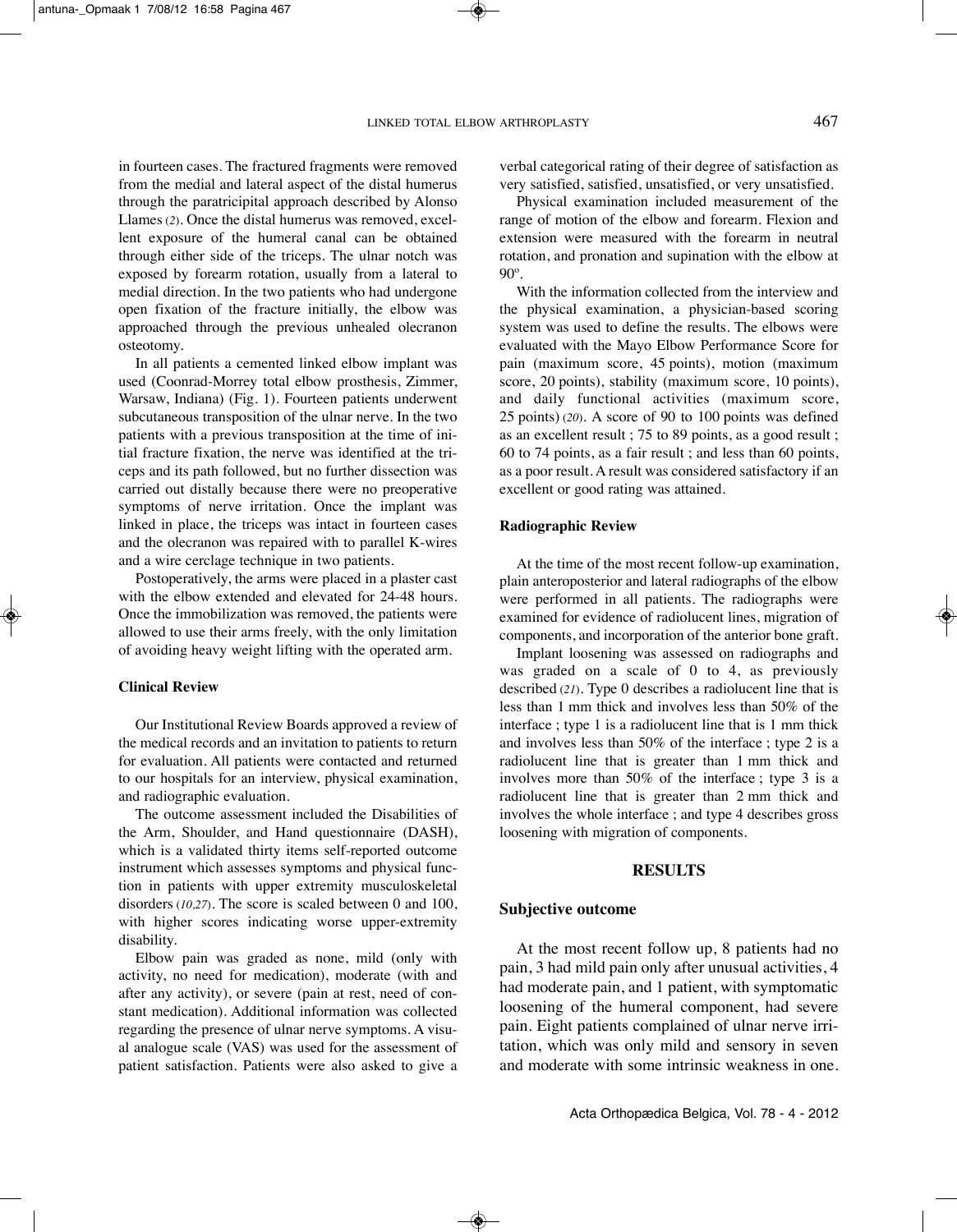





*Fig. 1.* — A-B : Anteroposterior and lateral radiographs of an 85-year-old lady with a very distal comminuted fracture of the humeral metaphysis. C-D : Anteroposterior and lateral radiographs of the elbow 82 months after a total elbow replacement. E-F. the patient had no pain, achieved a functional arc of motion and she was satisfied with the outcome of the operation.

However, none of the sixteen patients sought further treatment for neurological problems.

The mean satisfaction score on the VAS was 6.5 (range : 10 to 1). According to patients' own assessments, 11 patients (69%) were satisfied with the result of the operation and 5 (31%) were not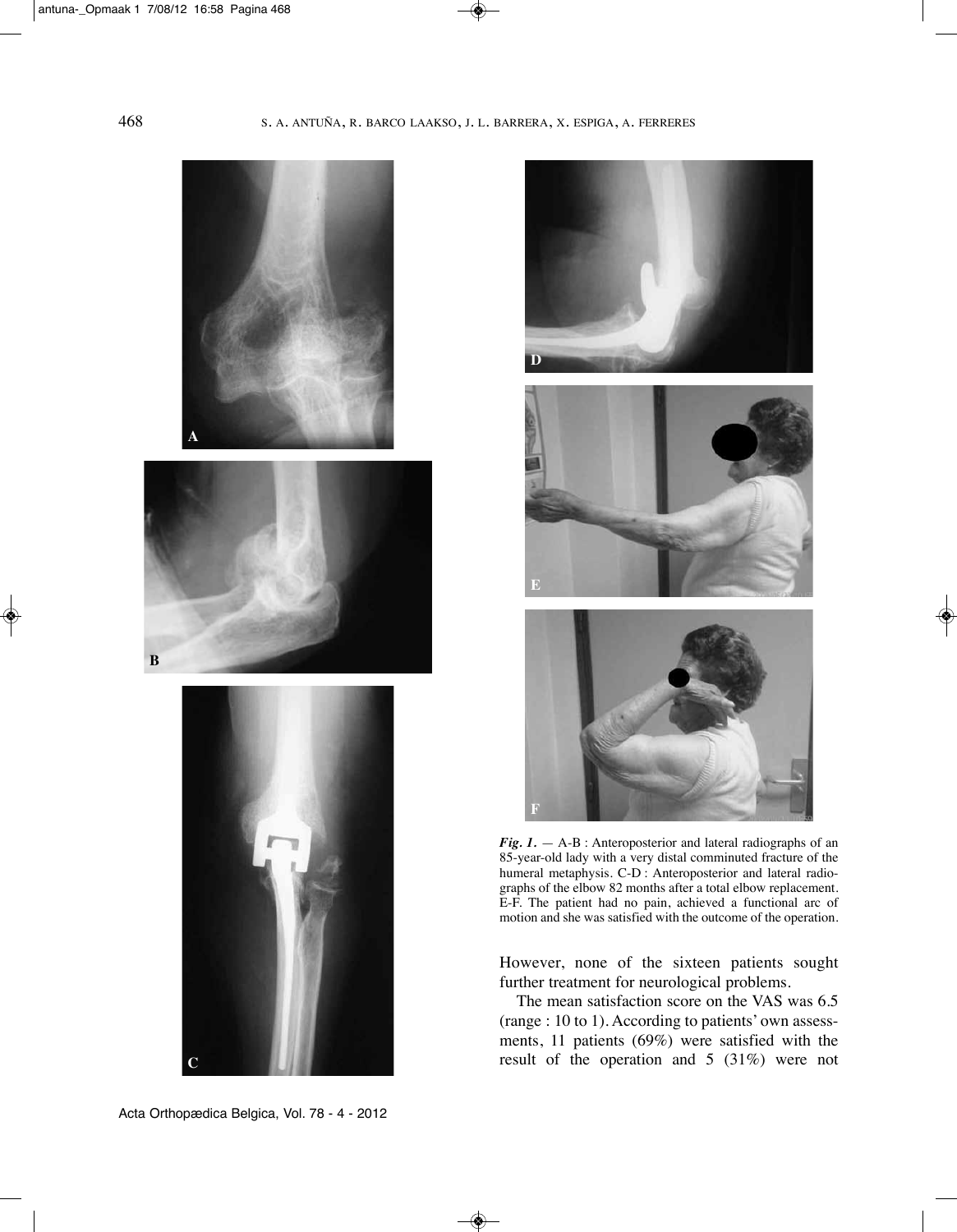Distal humerus fractures may represent one of the most difficult problems in elbow surgery. When they present in young patients, rigid internal fixation is the procedure of choice and good results have been reported when the joint surface is not severely damaged (*28*). However, bone healing is more difficult to achieve in the elderly patient with poor bone quality and small fragments. The results of internal fixation of complex distal humerus fractures in patients with osteopenic bone have been disappointing in the past.

**DISCUSSION**

was seen radiographically in all elbows.

matic septic loosening that required resection arthroplasty, One patient with an infection treated with antibiotic suppression, had symptomatic loosening of both the humeral and ulnar components, and another patient presented with humeral component loosening which caused pain, but the patient refused further treatment due to severe co-morbidities (Fig. 2). Three additional patients showed Type-1 radiolucent lines in the humeral component. Incorporation of the bone graft between the anterior prosthetic flange and the distal humeral cortex

There are, however, reports of optimistic results with open reduction and internal fixation of distal humerus fracture (*11,17,23,29*)*.* John *et al* examined 39 patients treated with open reduction and internal fixation for distal intrarticular humeral fractures, with an average age of 80 years (range : 75-90 years). There were 8 type A, 13 type B, and 28 type C fractures (*11*). At an average follow-up of 18 months, 80% of the patients reported a good result, 15% a fair result, and 5% a poor outcome. Flexion and extension range of motion was reported to be functional in 85% of cases. Pereles *et al* examined 12 patients with an average age of 71 years (range, 63-85 years) (23). They reported 25% excellent and 75% good results. None of the fractures experienced loss of fixation. The conclusion was that open reduction and internal fixation of distal humerus fractures in patients older than 60 years of age can yield good results. the use of new anatomic and locking plates may improve the

satisfied. The mean DASH score at the time of the latest examination was 52 points (range : 7.5 to 100).

# **Objective outcome**

Three patients  $(18%)$  had an infection postoperatively. One patient had a superficial infection with *Staphylococcus epidermidis* in the cultures. She was treated with prompt debridement three weeks after the operation, polyethylene exchange and 6 weeks of intravenous antibiotics. The infection was cleared with no signs of recurrence after 38 months follow-up. One patient had woundhealing problems two months after the operation, when a necrotic infected ulcer over the olecranon process developed. *Staphylococcus epidermidis* was also isolated in the cultures and the patient underwent debridement, coverage with a fasciocutaneous flap, and intravenous antibiotics. The flap healed uneventfully but the haematologic parameters of infection remained high with elbow pain. She refused further treatment and has been maintained under antibiotic suppression therapy with satisfactory control of the infection. One patient had a late infection three years after the total elbow arthroplasty was performed. She was treated with joint resection and refused further treatment.

At the latest follow-up examination, the mean range of motion was from 28 degrees of extension (range : 0 to 90 $^{\circ}$ ) to 117 $^{\circ}$  of flexion (range : 30 to 150°), with a mean total arc of 90° (range : 30 to 140°). Five elbows had a functional arc of flexionextension (30 to 130°) at the time of the latest follow-up (*11*). At the latest follow-up evaluation, they had a mean of 78° of pronation (range : 60 to 90) and 75° of supination (range : 0 to 90).

The mean MEPS was 73 points (range : 30-100). The result was excellent for seven elbows, good for two, fair for one and poor for six. Thus, based on the objective score, nine elbows (56%) had a satisfactory result and seven (44%) had an unsatisfactory result.

# **Radiographic Analysis**

Three of the sixteen elbows had radiographic evidence of loosening : one patient had a sympto-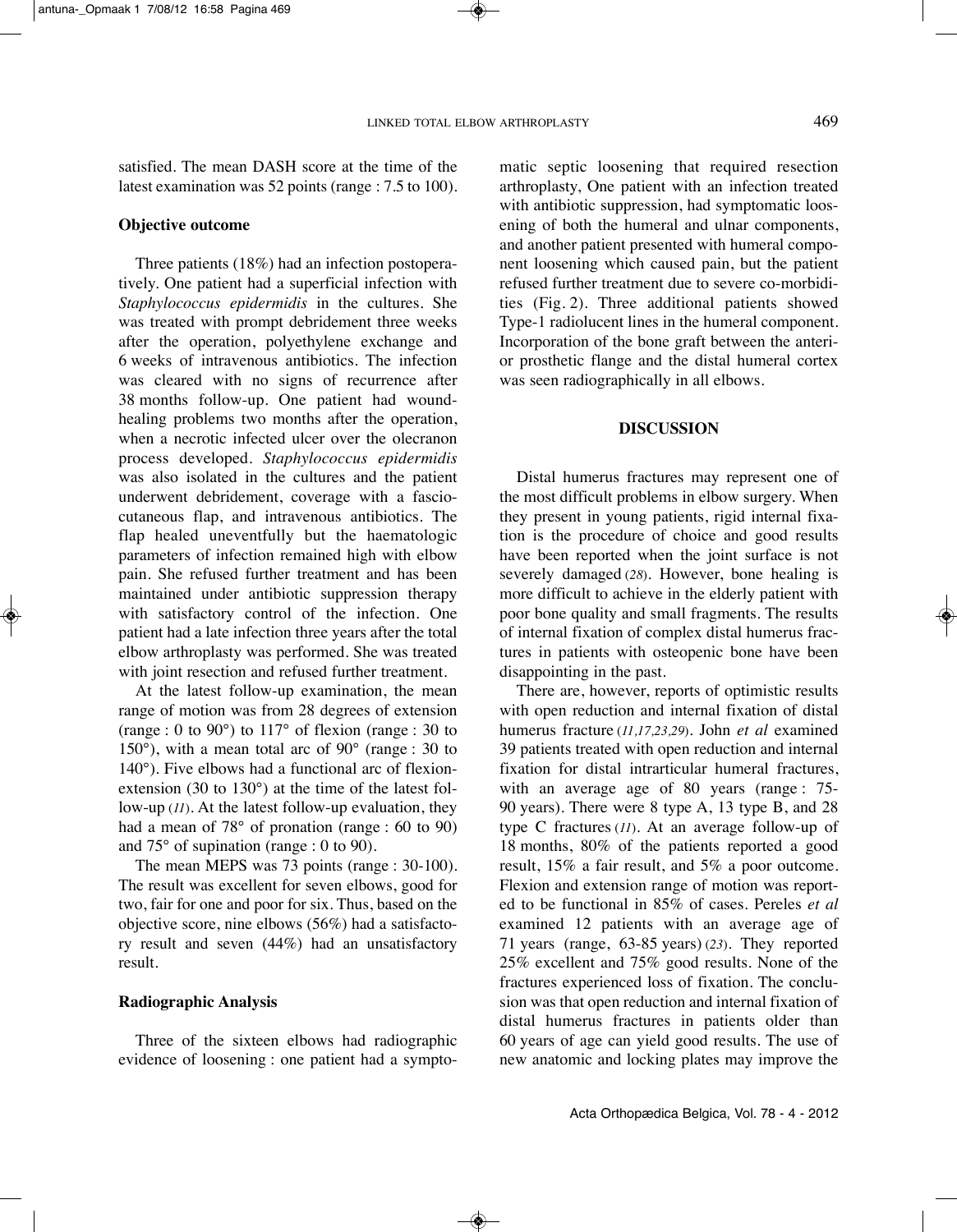

rate of healing and the clinical outcome of these patients (*17,28,29*).

Cobb *et al* first reported on the use of a linked elbow replacement as a primary procedure for complex distal humerus fractures (*5*). All patients included in the original study were elderly, with a complex fracture, and many of them with previous damage to the joint from inflammatory arthritis. The experience from the Mayo Clinic was updated a few years later by kamineni and Morrey (*14*). in this series, the clinical outcome was satisfactory for the majority of patients, but 14 out of 49 elbows included in the study had a complication and 10 patients required another operation. in expert



*Fig.* 2. — A-B : Immediate postoperative anteroposterior and lateral radiographs of a distal humerus fracture treated with a total elbow replacement. C : Radiographs taken 68 months after the operation show evidence of humeral loosening. Despite a good range of motion, the patient had significant pain, and was not satisfied with the outcome of the operation. She refused further treatment and was treated with pain medication.

hands this is a difficult procedure and it remains to be seen if these results can be replicated by less experienced surgeons. Several other series have also reported good clinical outcomes, but the majority of them have a short follow-up or very low numbers of cases. Most of these reports have shown a high rate of asymptomatic radiolucent lines, which raises doubts as to the durability of these arthroplasties (*8,9,16,24,25*).

Several studies have tried to compare the outcome of ORIF versus TEA in distal humerus fractures in the elderly (*6,7,18,22*). Although one of these reports shows consistent evidence in favor of elbow arthroplasty, others have not found such a significant difference in outcome. One of the limitations of these comparative studies is that it is very difficult to match patients for a randomized trial because not only the type of fracture but also the comorbidities of these elderly patients should be taken into consideration : age, ability to regain function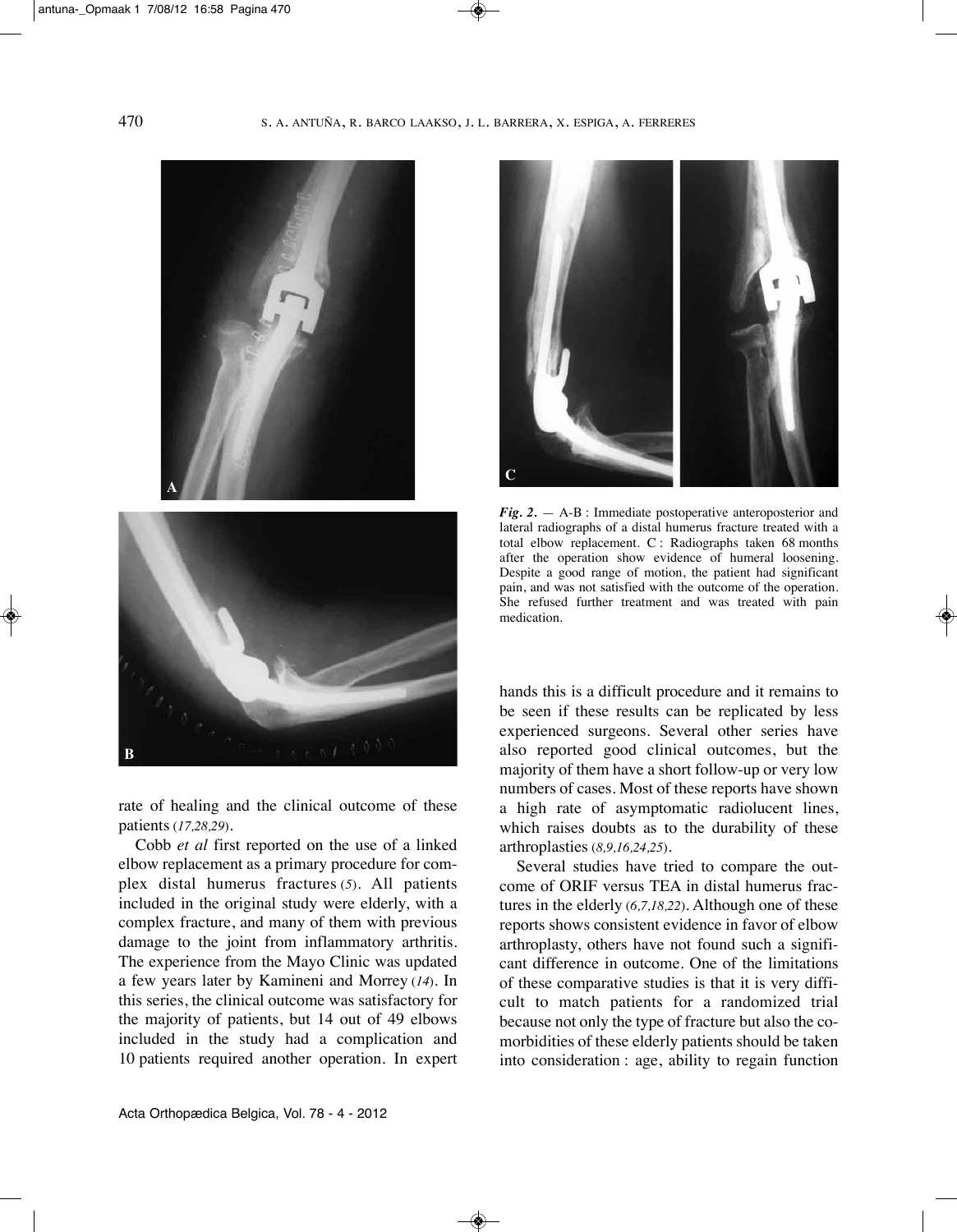postoperatively, level of implication in the rehabilitation, expectations, etc. Moreover, recent clinical studies have shown that newer fixation devices may clearly improve the outcome of ORiF in osteoporotic bone (*17,29*).

Our experience shows that if there are no complications, elbow replacement is an extremely gratifying operation for complex distal humerus fractures both for the surgeon and for the patient. Patients usually achieve a functional range of motion and are able to use the arm soon after the surgical procedure. Several factors may be involved in the success of this procedure. Preservation of the extensor mechanism is one key factor in regaining early range of motion and avoiding postoperative weakness of the triceps. Elderly patients require limited use of the arm and do not place the elbow at high risk for mechanical loosening or bushing wear, except those using walking aids. Finally, implantation of an elbow prosthesis in the setting of a fracture is technically easier and faster than any reconstructive procedure aimed at achieving bone healing with joint preservation. However, the rate of complications in our group is high, and deserves detailed consideration.

Half of our patients, when asked, reported variable degrees of diminished sensation in the ulnar nerve territory, one of them with demonstrable weakness. It is important to understand that none of these patients sought further treatment for the neurologic symptoms, and many of them only recognized their problem when they were asked directly or clinically examined. it is our impression that ulnar nerve symptoms after any approach that involves nerve dissection may be higher than previously reported. it might be wise to develop approaches in which the ulnar nerve can be left in place or with minimal dissection without transposition. In cases were the nerve must be moved, every attempt should be made to preserve its vascularity.

Infection after elbow replacement may be a disastrous complication. Three patients in our group had an infection. One was clinically cleared after debridement and appropriate intravenous antibiotics ; another patient was treated with antibiotic suppression without implant removal and declined further surgery ; the third patient had a late infection and required implant removal with a poor functional outcome. Therefore, two of the sixteen patients (12.5%) had an infection that significantly influenced the clinical outcome. With traumatic elbows, replacement surgery is a high-risk procedure for infection. Meticulous skin protection and a delicate surgical technique are of paramount importance. Antibiotic impregnated cement should be used routinely and the wound should probably be protected postoperatively by elevating the arm and avoiding an aggressive early mobilization protocol.

In conclusion, our experience shows that elbow replacement may be an optimal solution for highly comminuted osteoporotic fractures, which are not amenable for fixation, if there are no associated complications. However, the rate of significant and minor complications may be higher than previously reported. Ulnar nerve symptoms, although very mild, are fairly prevalent when the nerve is moved, and we should probably explore approaches without ulnar nerve transposition. Infection after elbow arthroplasty is a devastating complication and every effort should be directed to reduce it, including meticulous surgical technique, protection of wound healing and the use of cement with antibiotics.

## **REFERENCES**

- **1. Ali A, Shahane S, Stanley D.** total elbow arthroplasty for distal humeral fractures : Indications, surgical approach, technical tips, and outcome. *J Shoulder Elbow Surg* 2010 ; 19 : 53-58.
- **2. Alonso Llames M.** Bilaterotricipital approach to the elbow. Its application in the osteosynthesis of supracondilar fractures of the humerus in children. *Acta Orthop Scand* 1972 ; 43 : 479-490.
- **3. Chaldis B, Dimitriou C, Papadopoulus P, Petsadotis G, Giannoudis PV.** Total elbow arthroplasty for the treatment of insufficient distal humeral fractures. A retrospective clinical study and review of the literature. *Injury* 2009 ; 40 : 582-590.
- **4. Charissoux JL, Mabit C, Fourastier J** *et al.* [Comminuted intra-articular fractures of the distal humerus in elderly patients.] (in French). *Rev Chir Orthop Reparatrice Appar Mot* 2008 ; 94 : S36-62.
- **5. Cobb TK, Morrey BF.** total elbow arthroplasty as primary treatment for distal humeral fractures in elderly patients. *J Bone Joint Surg* 1997 ; 79-A : 826-832.
- **6. Egol KA, Tsai P, Vazques O, Tejwani NC.** Comparison of functional outcomes of total elbow arthroplasty vs plate